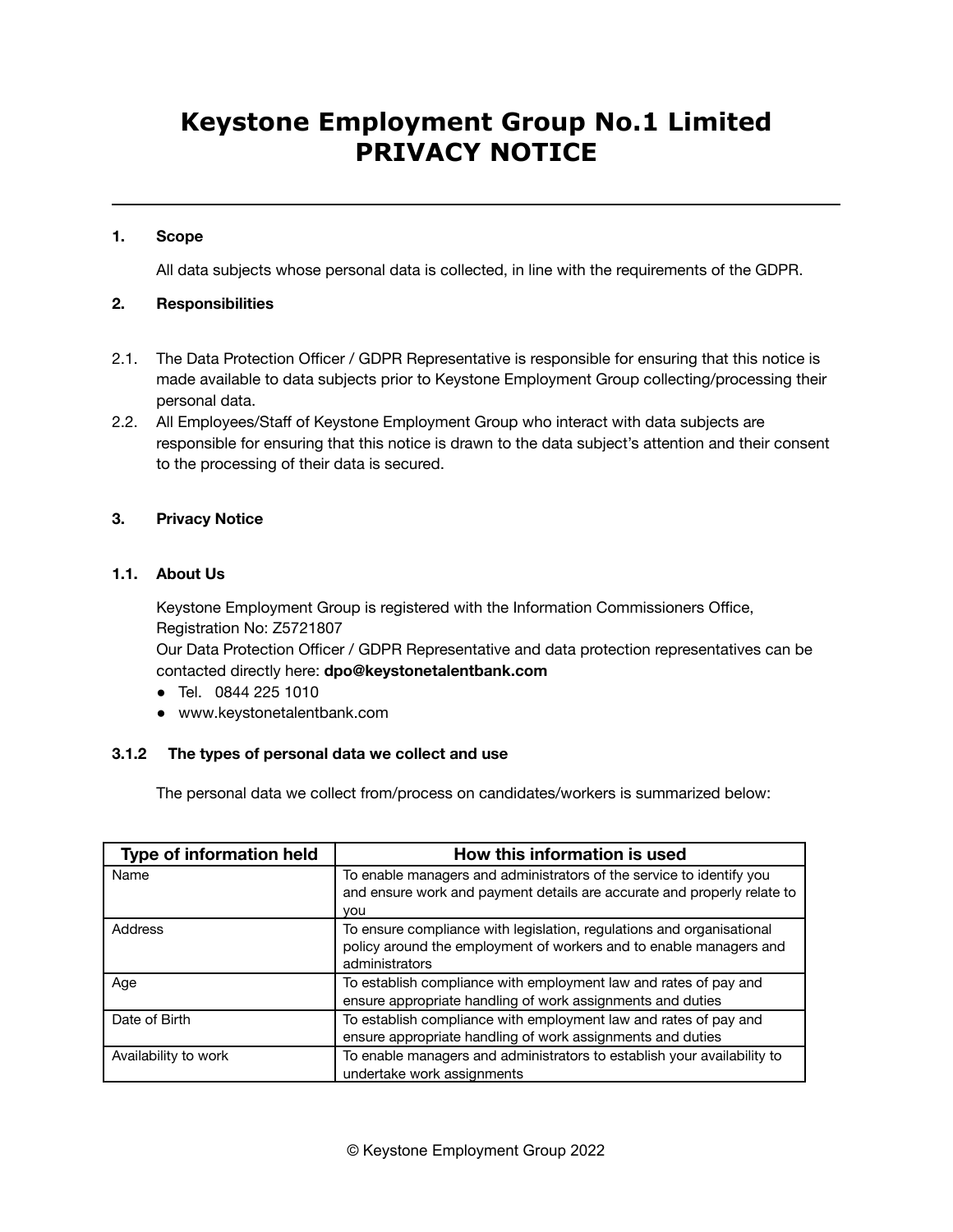| Eligibility to work in the UK                                  | To establish your legal right to work in the UK and compliance with the<br>requirements of legislation and the work to be undertaken                                                                                                                                   |
|----------------------------------------------------------------|------------------------------------------------------------------------------------------------------------------------------------------------------------------------------------------------------------------------------------------------------------------------|
| Your employment status                                         | To establish your current status as an employee, contractor or worker in<br>order to ensure compliance with legislation and suitability to the work<br>proposed to be undertaken                                                                                       |
| Passport, visa and other proof of<br>identity documentation    | To provide evidence of compliance with right to work, right to remain<br>and status of working within the UK and in accordance with the<br>organisation offering the work assignment and to support evidence of<br>identity. Electronic versions of such documentation |
| Nationality                                                    | To support right to work and eligibility evidence and to capture diversity<br>and equality measures and policies of the hiring organisation                                                                                                                            |
| Ethnic origin                                                  | To capture diversity and equality measures and policies of the hiring<br>organisation                                                                                                                                                                                  |
| Gender                                                         | To capture diversity and equality measures and policies of the hiring<br>organisation                                                                                                                                                                                  |
| Sexual orientation                                             | To capture diversity and equality measures and policies of the hiring<br>organisation                                                                                                                                                                                  |
| Registered disability status                                   | To capture diversity and equality measures and policies of the hiring<br>organisation and ensure managers and administrators can make<br>reasonable adjustments and offer appropriate roles                                                                            |
| Previous and current employment<br>information                 | To provide managers and administrators with relevant information<br>relating to prior work experiences, pay rates and other relevant<br>information and to provide you with a record of work experience                                                                |
| Contact telephone number(s)                                    | To enable managers and administrators to contact you in relation to<br>work related matters and to provide information relating to your account<br>and service                                                                                                         |
| Contact email address                                          | To enable managers and administrators to contact you in relation to<br>work related matters and to provide information relating to your account<br>and service                                                                                                         |
| <b>Student Reference Number</b>                                | To enable organisations, including hiring managers and administrators to<br>verify your student status and study information and to support proof of<br>identity and eligibility for certain functions and services                                                    |
| Staff ID or Employer Number                                    | To enable organisations, including hiring managers and administrators to<br>verify your staff or employee status and to support proof of identity and<br>eligibility for certain functions and services                                                                |
| National Insurance Number                                      | To enable the payment for work and facilitate National Insurance<br>contributions and deductions and to ensure compliance with current<br>legislation and accounting requirements and to support proof of identity<br>and eligibility                                  |
| <b>Tax Code and Taxation</b><br>information                    | To ensure correct application of tax codes and to ensure compliance<br>with legislation and accounting regulations                                                                                                                                                     |
| Employment start date                                          | To ensure an accurate record is kept of all work you undertake and<br>ensure compliance with necessary record keeping requirements                                                                                                                                     |
| Work assignment start and end<br>dates                         | To ensure an accurate record is kept of all work assignments undertaken<br>over the system and provide an audit trail of those work assignments<br>and to ensure compliance with all necessary record keeping<br>requirements                                          |
| Number of hours worked and on<br>which days and at which times | To ensure an accurate record is kept of all work assignments undertaken<br>and to ensure compliance with working hours rules and regulations and<br>organisational policy and to comply with all relevant record keeping<br>requirements                               |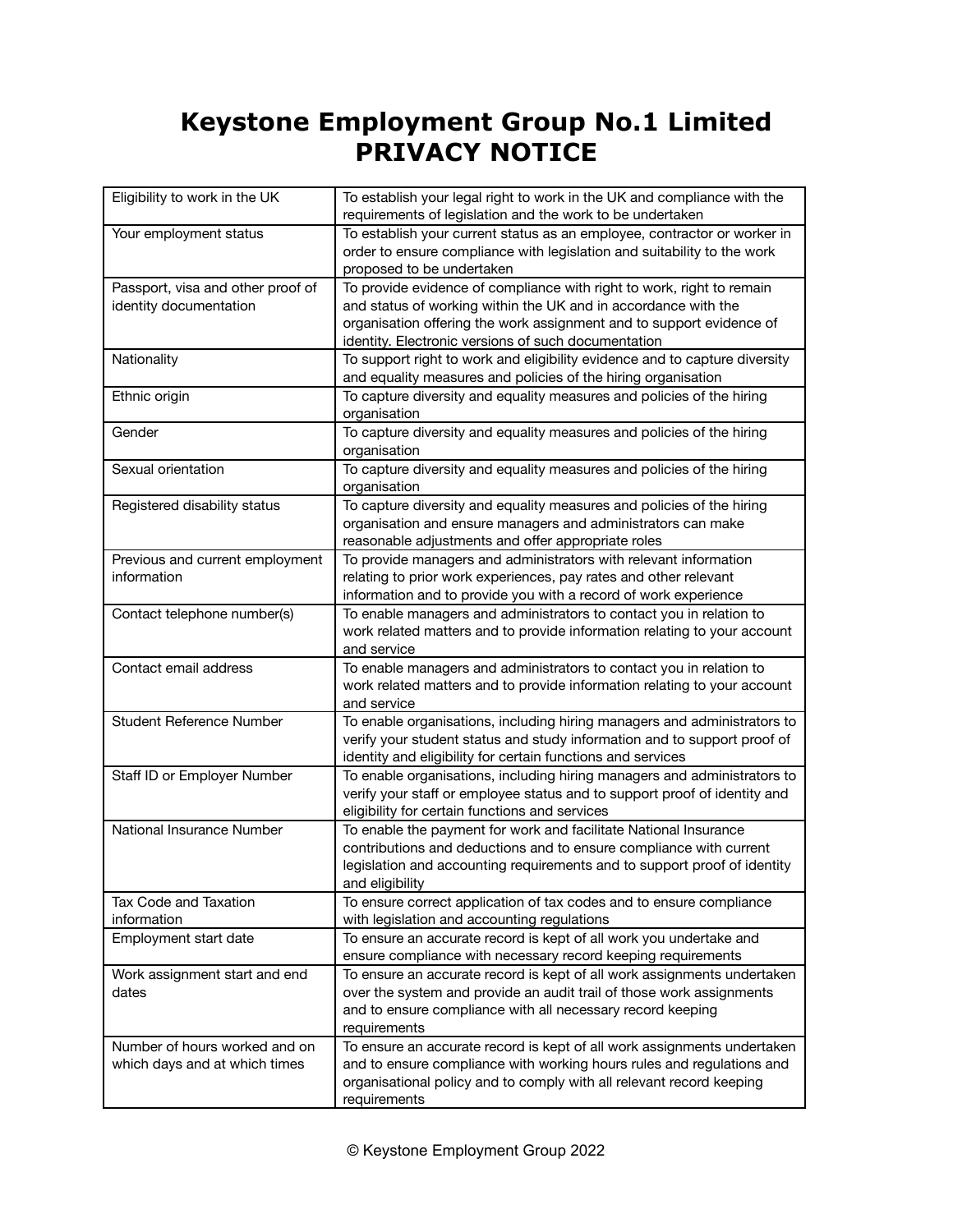| Notes and messages between<br>you and your manager/supervisor<br>and service administrators                                                         | To provide you and your hiring manager and relevant administration staff<br>with a record of certain correspondence relating to work assignments<br>and work related activity to provide up to date messaging and<br>notifications and provide a record of all such messaging and notes                                                                          |
|-----------------------------------------------------------------------------------------------------------------------------------------------------|------------------------------------------------------------------------------------------------------------------------------------------------------------------------------------------------------------------------------------------------------------------------------------------------------------------------------------------------------------------|
| Student loan information                                                                                                                            | To ascertain the status of any student loan(s) in order to provide<br>institutions and administrators with accurate information and to ensure<br>compliance in relation to taxation and earnings information and to<br>ensure compliance with relevant legislation and regulations                                                                               |
| Details of when your studies start<br>and finish and what type of<br>studies you are undertaking and<br>the duration of those studies               | To provide the institution and service administrators with accurate<br>information relating to your studies and the corresponding rules around<br>how you may work, in what roles and for how many hours and to ensure<br>compliance with relevant regulation and legislation                                                                                    |
| Next of kin                                                                                                                                         | To enable the institution to contact named next of kin in the event of<br>exceptional instances such as emergencies, incapacitation etc                                                                                                                                                                                                                          |
| Emergency contact information                                                                                                                       | To enable the institution to contact named emergency contacts in the<br>event of exceptional instances such as emergencies, incapacitation etc                                                                                                                                                                                                                   |
| Your skills and qualifications                                                                                                                      | To facilitate the offering of relevant work opportunities and to provide<br>managers and administrators with information on your skills and<br>qualifications for reporting and analysis                                                                                                                                                                         |
| Your areas of interest in work and<br>working preferences                                                                                           | To facilitate the offering of relevant work opportunities and to provide<br>managers and administrators with information on your skills and<br>qualifications for reporting and analysis                                                                                                                                                                         |
| References from prior and current<br>managers and employers                                                                                         | To provide managers and administrators with meaningful references<br>relating to prior work in order to assess suitability to work offers and<br>enabling managers and administrators to follow up and contact the<br>named referees where appropriate                                                                                                           |
| Rates of pay, holiday pay,<br>national insurance contributions,<br>pension payments, bonus and<br>ancillary payments and any<br>deductions from pay | To provide an accurate record of pay, holiday pay, national insurance<br>contributions, pension payments, bonus and ancillary payments and any<br>deductions from pay to yourself, relevant managers and administrators<br>and relevant tax authorities and to provide a record that complies with<br>all relevant taxation and pay requirements and regulations |
| Personal statements in support of<br>being considered for a work or<br>voluntary assignment                                                         | To enable you to provide potential hiring managers and administration<br>staff with a personal statement that supports your interests, abilities or<br>other points of note that may help with decision making and to provide<br>information for reporting and analysis                                                                                          |
| Education history, locations and<br>grades                                                                                                          | To provide your online profile with an up to date list of relevant<br>qualifications and education history, including locations, dates, grades<br>and other relevant information to provide managers and administration<br>staff with information that can assist the offering of appropriate work<br>and to enable reporting and analysis                       |
| Curriculum Vitae                                                                                                                                    | To enable you to store a Curriculum Vitae as a part of your profile to<br>make it available to managers and administrators as part of finding and<br>offering you work that matches your skills, interests and capability and<br>to provide insight on previous roles                                                                                            |
| Supporting documents that you<br>upload in support of being<br>considered for a work or voluntary<br>assignment                                     | To enable you to store any other documents, of your choice that may<br>support your application or consideration for a role and to provide<br>managers and administrators with information that will assist and inform<br>the selection process                                                                                                                  |
| Details of previous work<br>assignments including duration,                                                                                         | To enable you, managers and administrators to access information<br>relation to previous work experience, duration, pay rates and other<br>information relevant to prior work roles to establish suitability to a role                                                                                                                                           |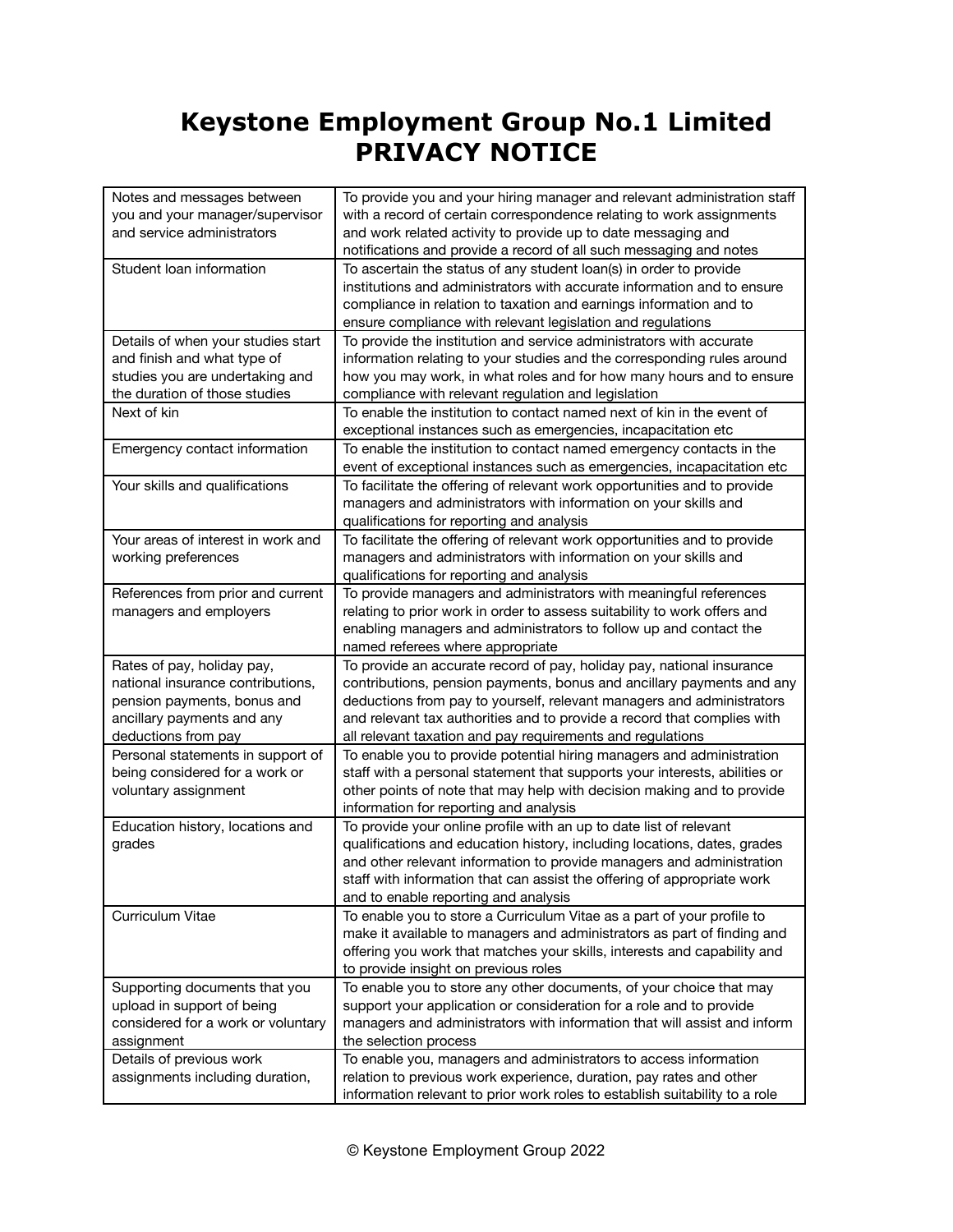| timesheet information and rates of | and to collate information for reporting purposes on activity, trends and    |
|------------------------------------|------------------------------------------------------------------------------|
| pay                                | spend                                                                        |
| Photographic images of you         | To enable managers and staff to associate your profile with you as an        |
|                                    | individual for identification and interaction purposes                       |
| Changes made to your profile,      | To ensure a full audit trail of access to and changes to your online profile |
| account and settings               | and account are maintained for safety, compliance and reporting              |
|                                    | purposes and to provide accountability for all such changes                  |

## **3.1.3 Using your personal data: the legal basis and purposes**

Keystone will process your data in accordance with GDPR and Data Protection law for the purposes as stated in 3.1.2 and on the following legal basis:

As necessary **to perform our contract with you and with your employers:**

- To allow you to find work opportunities
- To enable employers to offer you work opportunities
- To properly record all relevant work activities
- To ensure you are paid correctly and in accordance with agreed work assignments and terms and conditions relating to any role

#### As necessary for our **own legitimate interests:**

- For good governance, business management, accounting, recording of activity and auditing our business operations
- To monitor all correspondence and activity in relation to your account and profile and those of people and institutions with an interest in hiring you
- To report on our business activities, undertake analysis, develop statistics and provide insights on our activities to legitimately interested parties
- To send you information and marketing information-solely on services and issues relevant to you, you relationship with Keystone and/or employers or potential employers

#### As necessary to **comply with our legal obligations**:

- To provide relevant authorities with tax, NI, accountancy and other financial regulatory requirments
- To verify worker identity, right to work and other UKVI and regulatory requirements of workers and organisations
- For compliance with other regulatory and legal requirements and disclosures
- For detection, prevention and investigation of any criminal activity

Based on **your consent**:

- When you ask us to make your profile or any personal information available to third parties (for example employers or referees)
- To send you information where you have consented for us to do so

In all cases of consent based processing, that consent can be withdrawn via the Data Subject Access Request process at any time.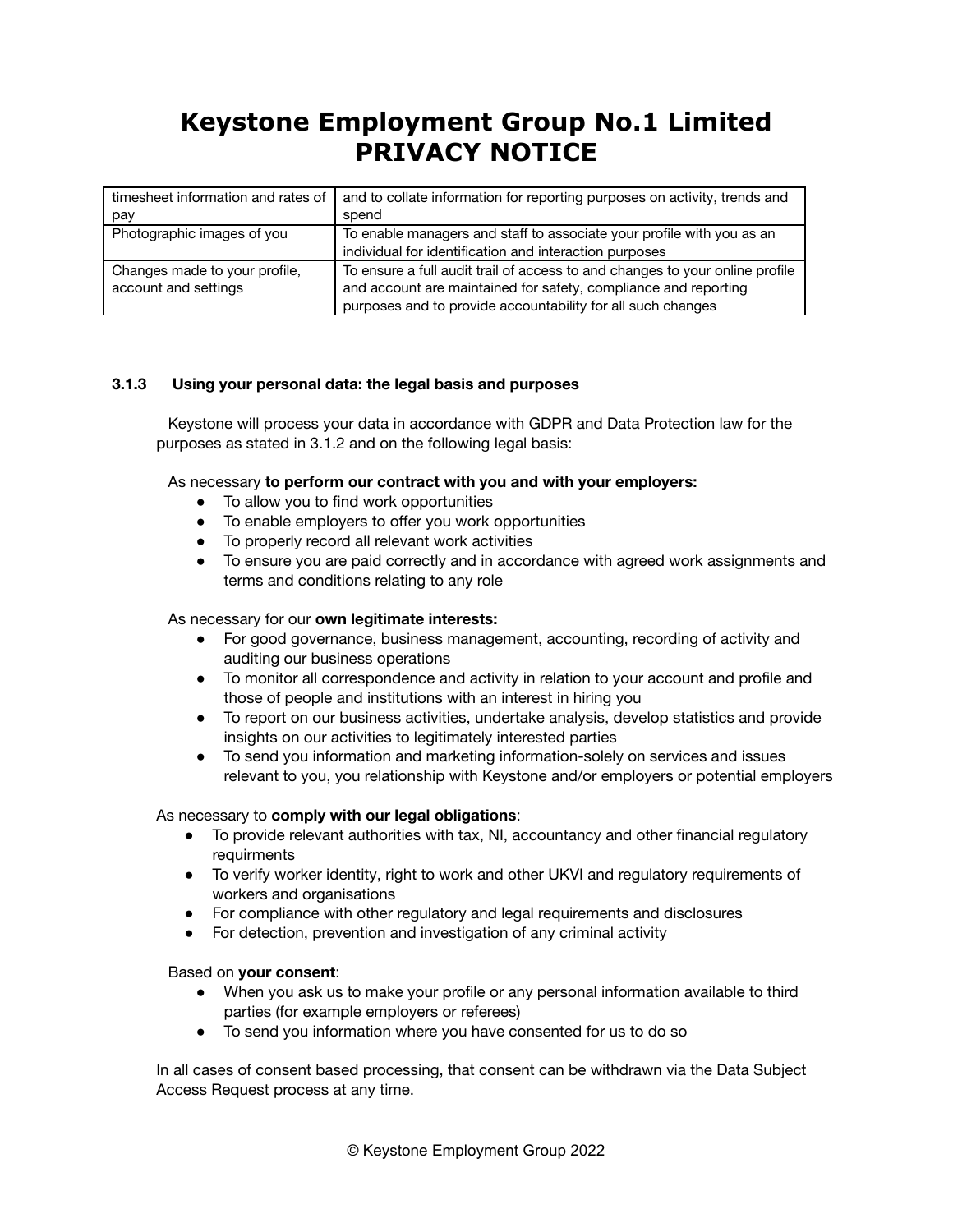The only special categories of personal data captured or processed relate to racial and ethnic origin which some employers use to measure their equal opportunities performance, however all data subjects can opt whether or not to answer those questions when registering and creating their profile. Even where this information is given, the data subject retains the right to remove, delete or alter that information, in accordance with the Data Subject Access request process.

#### **1.2. Consent**

By consenting to this privacy notice you are giving us permission to process your personal data specifically for the purposes identified.

Consent is required for Keystone Employment Group to process both types of personal data, but it must be explicitly given. Where we are asking you for sensitive personal data we will always tell you why and how the information will be used.

Keystone maintains a Data Subject Access Request process (including you withdrawing consent and accessing any information, asking for personal data to be deleted, accessed or for processing to cease) which you can access at any time by contacting us as follows:

- Email: dpo@keystonetalentbank.com
- Tel: 0844 225 1010

You may withdraw consent, cease processing, request to port personal data at any time by making a Data Subject Access Request. NB: you will be asked to provide proof of identity.

## 1.3. **Disclosure**

Keystone Employment Group will not pass on your personal data to third parties without first obtaining your consent, other than those instances listed below. The following third parties will receive your personal data for the following purpose(s) as part of the processing activities:

- Previous employers to enable them to meet their contractual and legal obligations
- Current employers to enable them to meet their contractual and legal obligations
- Prospective employers to enable them to offer your work opportunities
- Contracted payrolls software providers to enable certain services that facilitate your payment for work

## 1.1. **Retention Period**

Keystone Employment Group will process personal data for as long as an active account in the Talent Bank system is maintained. When an account is closed we will retain the data for a maximum of 1 year, unless you request or give consent for it to be available to us or other legitimate parties for a longer period. You can request for your data to be deleted or ported sooner than the maximum 1 year if you wish. You may cancel and/or request for your account to be deleted at any time, but we may continue to process your data until the final payment cycle is complete to ensure compliance with legal obligations and to ensure workers are properly paid for any work they undertake.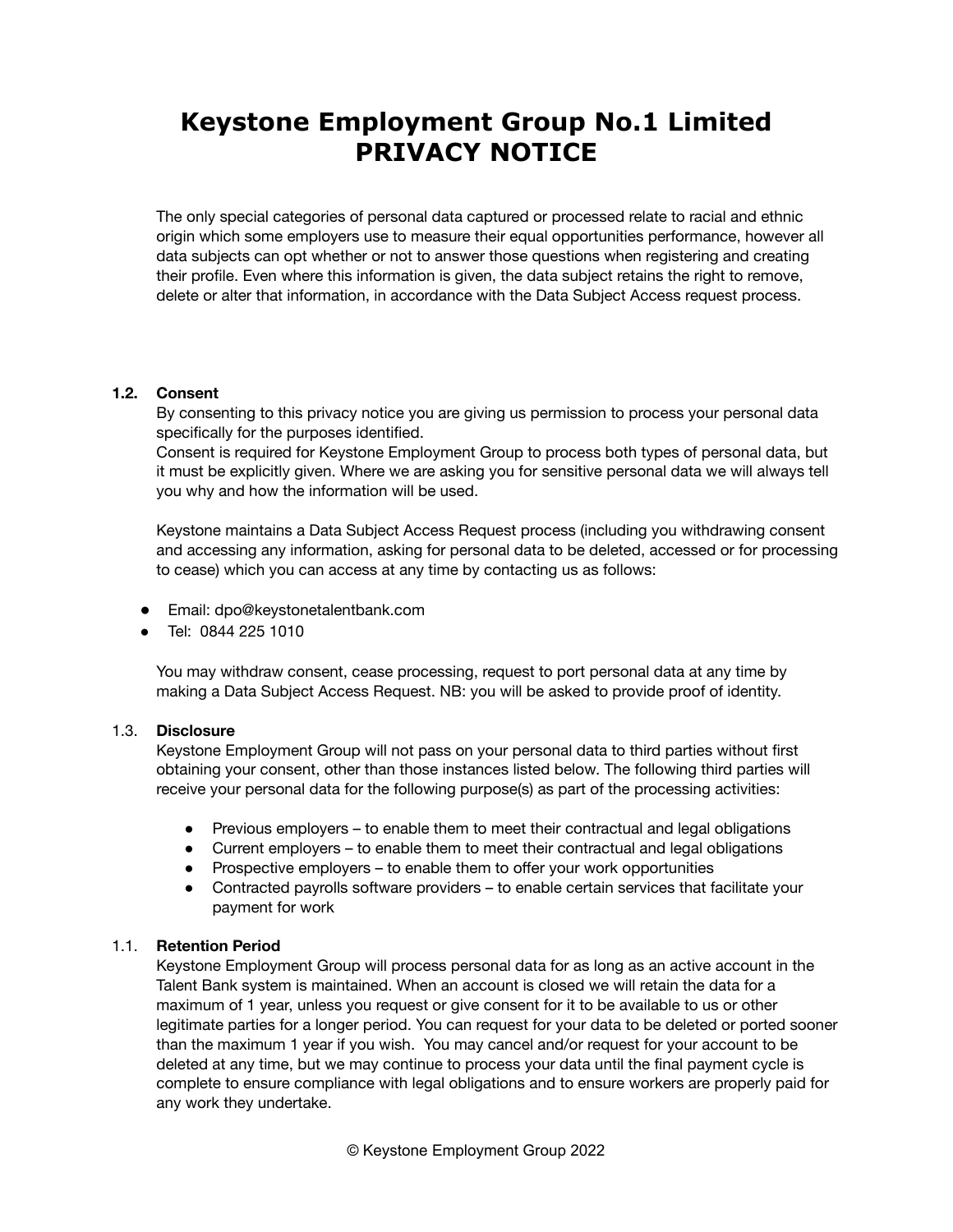Keystone Employment Group will store the personal data for a minimum of 7 years in the case of data required to meet our legal obligations with taxation, financial record keeping and right to work laws.

## **1.2. Your rights as a data subject**

At any point while we are in possession of or processing your personal data, you, the data subject, have the following rights:

- Right of access you have the right to request a copy of the information that we hold about you.
- Right of rectification you have a right to correct data that we hold about you that is inaccurate or incomplete.
- Right to be forgotten in certain circumstances you can ask for the data we hold about you to be erased from our records.
- Right to restriction of processing where certain conditions apply to have a right to restrict the processing.
- Right of portability you have the right to have the data we hold about you transferred to another organisation.
- Right to object you have the right to object to certain types of processing such as direct marketing.
- Right to object to automated processing, including profiling you also have the right to be subject to the legal effects of automated processing or profiling.
- Right to judicial review: in the event that Keystone Employment Group refuses your request under rights of access, we will provide you with a reason as to why. You have the right to complain as outlined in clause 3.6 below.

All of the above requests will be forwarded on should there be a third party involved in the processing of your personal data.

#### **1.6. Complaints**

In the event that you wish to make a complaint about how your personal data is being processed by Keystone Employment Group you can contact Keystone's nominated Data Protection Officer at **[dpo@keystonetalentbank.com](mailto:dpo@keystonetalentbank.com)**

You also have the right to complain to the Information Commissioner's Office. It has enforcement powers and can investigate compliance with data protection law: **[ico.org.uk](http://www.ico.org.uk/)**

#### **4. Further information**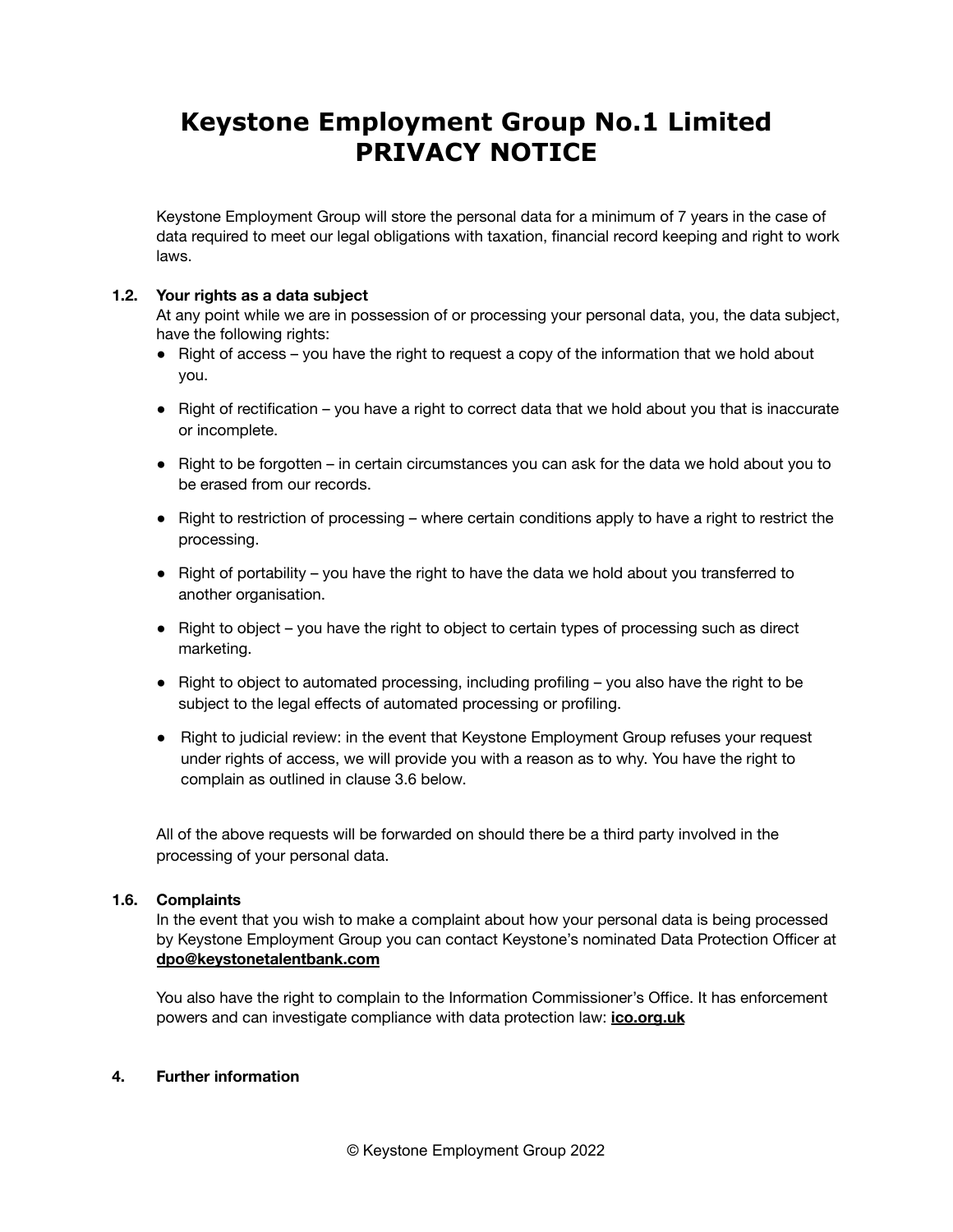#### Personal data

Under the EU's General Data Protection Regulation (GDPR) personal data is defined as: "any information relating to an identified or identifiable natural person ('data subject'); an identifiable natural person is one who can be identified, directly or indirectly, in particular by reference to an identifier such as a name, an identification number, location data, an online identifier or to one or more factors specific to the physical, physiological, genetic, mental, economic, cultural or social identity of that natural person".

#### How we use your information

This privacy notice tells you how we, Keystone Employment Group will collect and use your personal data and is detailed in section 3.1.2

We make an important distinction between capturing and analysing general web traffic and your personal data we store and process as a registered user. The first category collects data about users' browsing actions and patterns, helping us to improve: our website, its content, features and general infrastructure performance. This type of data is collected by cookies and analysed with analytics software - no personal data is captured, this is aggregated data and does not identify any individual. The second category – registered users - does involve storing and processing of personal data for the purpose of related activities and services as detailed in 3.1.2

#### How we use Cookies

We use **Session Cookies** to provide security and carry information across pages of the Website and avoid you having to re-enter information; they are temporary and remain in the cookie file of your browser until you leave the Website.

We use **Persistent Cookies** to help when you return to the Website so we can tailor content and the presentation of the Website to match your preferences; they also assist in compiling anonymous, aggregated statistics that allow us to understand how users use the Website and so help us improve the structure of the Website. Persistent Cookies remain in the cookie file of your browser for much longer (though how long will depend on the lifetime of each specific cookie).

You have the ability to accept or decline cookies by modifying the settings in your browser. However, you may not be able to use all the interactive features of the Website if cookies are disabled.

#### Collecting personal data

All personal data you enter are captured via securely encrypted pages. Browsers display these security credentials using a padlock symbol; the exact format varies from browser to browser.

If you do not see a padlock symbol or the certificate details do not verify Keystone Employment Group as the owner of the site – then do not enter any details and contact our Customer Services team on 0844 225 1010 or our nominated DPO at dpo@keystonetalentbank.com

Sensitive details like passwords and bank details are stored in an encrypted form and all Personal Data is stored within the EEA at a secure data centre which is certified to ISO27001 - the only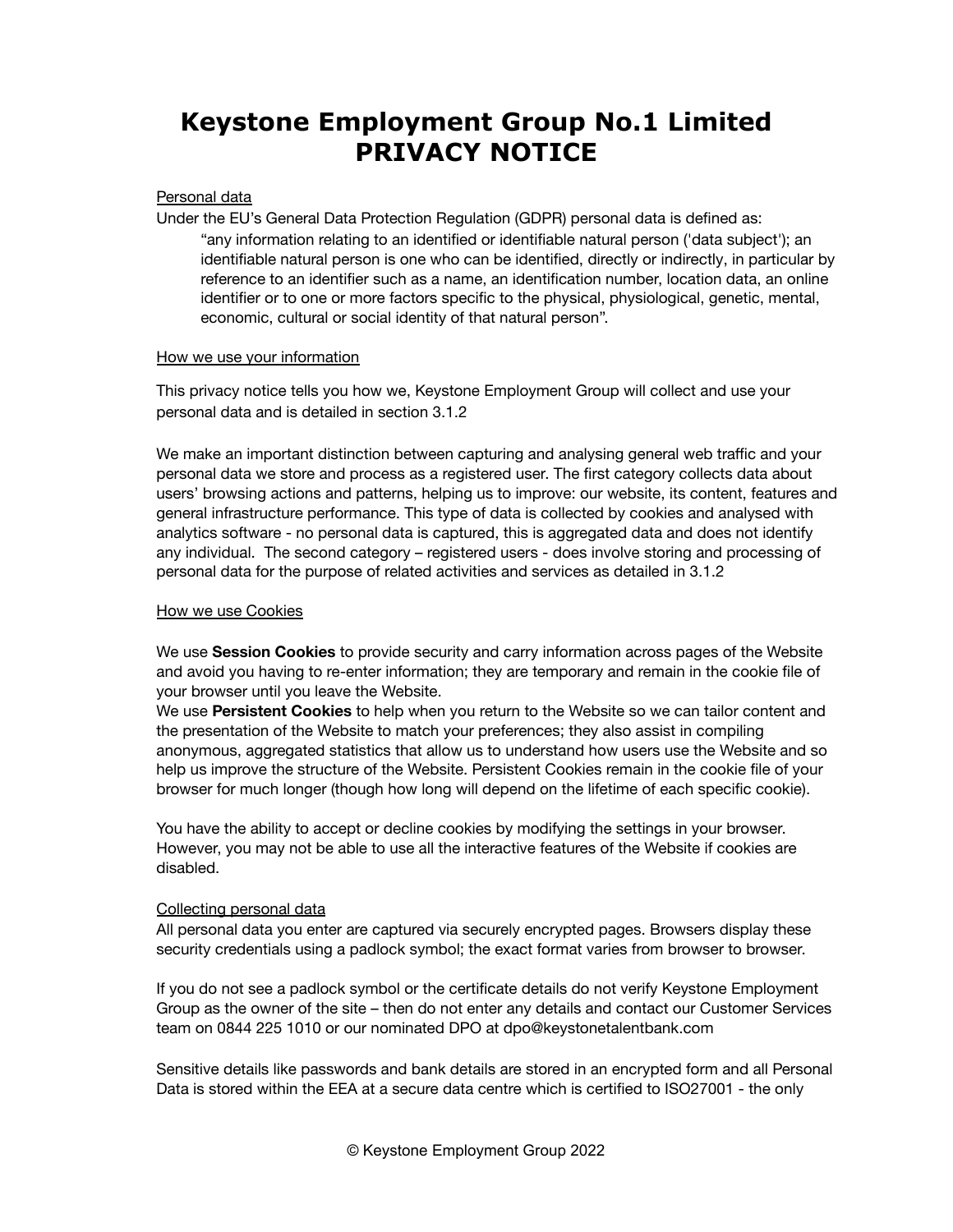auditable international standard for information security management systems. Daily, encrypted backups of all data are performed and stored off-site.

### Why does Keystone Employment Group need to collect and store personal data?

In order for us to provide you with a service we need to collect personal data for to enable prospective employers and other legitimate parties to offer you opportunities and information relating to work assignments. Please refer to Section 3.1.2 for a complete summary of the information we capture and what we do with it. In any event, we are committed to ensuring that the information we collect and use is appropriate for this purpose, and does not constitute an invasion of your privacy.

In terms of being contacted for marketing purposes Keystone Employment Group would contact you for additional consent.

## Will Keystone Employment Group share my personal data with anyone else?

We may pass your personal data on to third-party service providers contracted to Keystone or your direct employer/and/or institution in the course of dealing with you. Any third parties that we may share your data with are obliged to keep your details securely, and to use them only to fulfil the service they provide you on our behalf. When they no longer need your data to fulfil this service, they will dispose of the details in line with Keystone's procedures and data protection policy. If we wish to pass your personal data onto another third party, not directly involved in the provision of services to your or our clients, we will only do so once we have obtained your consent, unless we are legally required to do otherwise.

## How will Keystone use the personal data it collects about me?

Keystone will process (collect, store and use) the information you provide in a manner compatible with the EU's General Data Protection Regulation (GDPR). We will endeavour to keep your information accurate and up to date, and not keep it for longer than is necessary. Keystone is required to retain information in accordance with the law, such as information needed for income tax and audit purposes. How long certain kinds of personal data should be kept may also be governed by specific business-sector requirements and agreed practices. Personal data may be held in addition to these periods depending on individual business needs.

#### Under what circumstances will Keystone contact me?

Our aim is not to be intrusive, and we undertake not to ask irrelevant or unnecessary questions. Moreover, the information you provide will be subject to rigorous measures and procedures to minimise the risk of unauthorised access or disclosure.

## Can I find out the personal data that the organisation holds about me?

Keystone at your request, can confirm what information we hold about you and how it is processed. If Keystone does hold personal data about you, you can request the following information: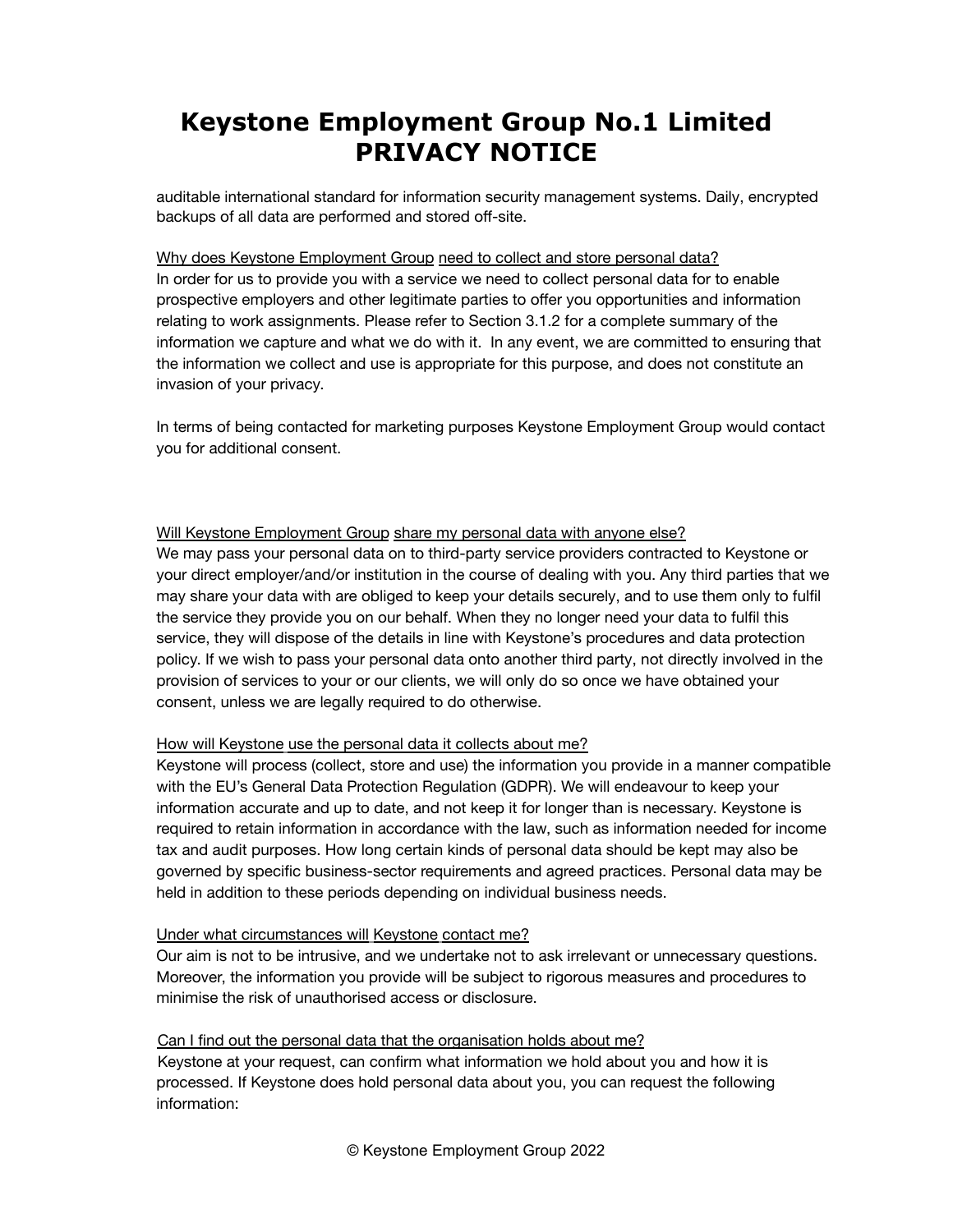- Identity and the contact details of the person or organisation that has determined how and why to process your data. In some cases, this will be a representative in the EU.
- Contact details of the data protection officer, where applicable.
- The purpose of the processing as well as the legal basis for processing.
- If the processing is based on the legitimate interests of Keystone or a third party, information about those interests.
- The categories of personal data collected, stored and processed.
- Recipient(s) or categories of recipients that the data is/will be disclosed to.
- If we intend to transfer the personal data to a third country or international organisation, information about how we ensure this is done securely. The EU has approved sending personal data to some countries because they meet a minimum standard of data protection. In other cases, we will ensure there are specific measures in place to secure your information.
- How long the data will be stored.
- Details of your rights to correct, erase, restrict or object to such processing.
- Information about your right to withdraw consent at any time.
- How to lodge a complaint with the supervisory authority.
- Whether the provision of personal data is a statutory or contractual requirement, or a requirement necessary to enter into a contract, as well as whether you are obliged to provide the personal data and the possible consequences of failing to provide such data.
- The source of personal data if it wasn't collected directly from you.
- Any details and information of automated decision making, such as profiling, and any meaningful information about the logic involved, as well as the significance and expected consequences of such processing.

## Acceptable Use Policy

In using the web service clients agree to use it for the sole purpose of finding suitable Workers, offering them work related opportunities on behalf of their organisation and engaging with them through the system. Furthermore, users agree not to:

- Post, publish, distribute or disseminate material or information that is defamatory, infringing, obscene, indecent, threatening, abusive, harassing or unlawful;
- Post, publish, distribute or disseminate material or information that you do not have a right to transmit under any law or under contractual or fiduciary relationships (such as inside information or confidential information disclosed in the course of employment or under a confidentiality agreement);
- Impersonate any person or entity for the purpose of misleading others;
- Threaten, abuse, disrupt, stalk or otherwise violate the legal rights (including rights of privacy and publicity) of others;
- Post, publish, distribute or disseminate material or information that incites discrimination, hate or violence towards any person or group on account of their race, religion, disability, nationality or otherwise;
- Create any separate database in electronic or structured manual form by systematically downloading and storing all and any of the content.